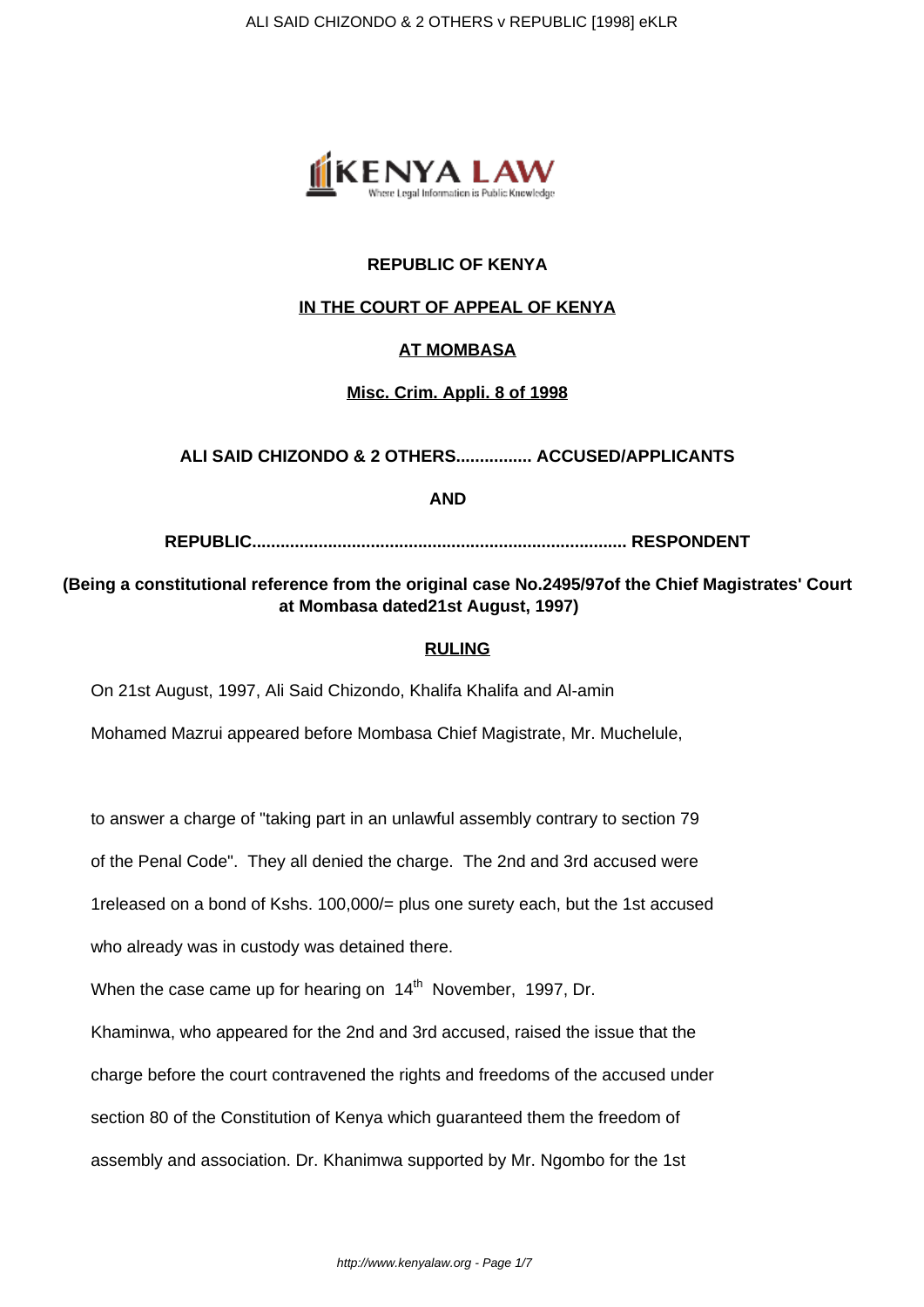accused then requested that the question be referred to the High Court under section 84(3).

This is what section 84(3) of the Constitution says:

"If in proceedings in a subordinate court aquestion arises as to the contravention of anyof the provisions of sections 70 to 83 (inclusive),the person presiding in that court may, and shallif any party to the proceedings so requests, referthe question to the High Court unless, in hisopinion, the raising of the question is merelyfrivolous and vexatious."

The Chief Magistrate wrote a short ruling in which he held that since, in

his opinion, the issue of fundamental rights and freedoms which counsel had

raised was not frivolous or vexatious he was compelled by the language of

section 84(3) to refer the question to the High Court for determination.

The two counsel for the accused and Mr. Gacivih, Senior State Counsel

for the Republic, appeared before the High Court (Ang'awa, J.) on 3rd March,

1998, and Dr. Khaminwa submitted that the learned Judge had jurisdiction to

hear the constitutional question raised because the matter could be heard by a single judge.

In the High Court, Mr. Ngombo sought to file an originating motion under section 84(1) of the Constitution and formally allege how the hearing of the case in the Chief Magistrate's Court would infringe the accused's rights and freedoms under sections 70-83 of the Constitution. The originating motion would also seek to terminate the subordinate court's proceedings, Dr. Khaminwa submitted that section 84(1) and (2) gave the High Court original jurisdiction to hear the reference, and there was no need to involve the Chief Justice or a constitutional court. Mr. Gacivih supported Mr. Ngombo's proposal that there was need to make a written application.

The learned Judge after hearing the parties and lamenting the inability by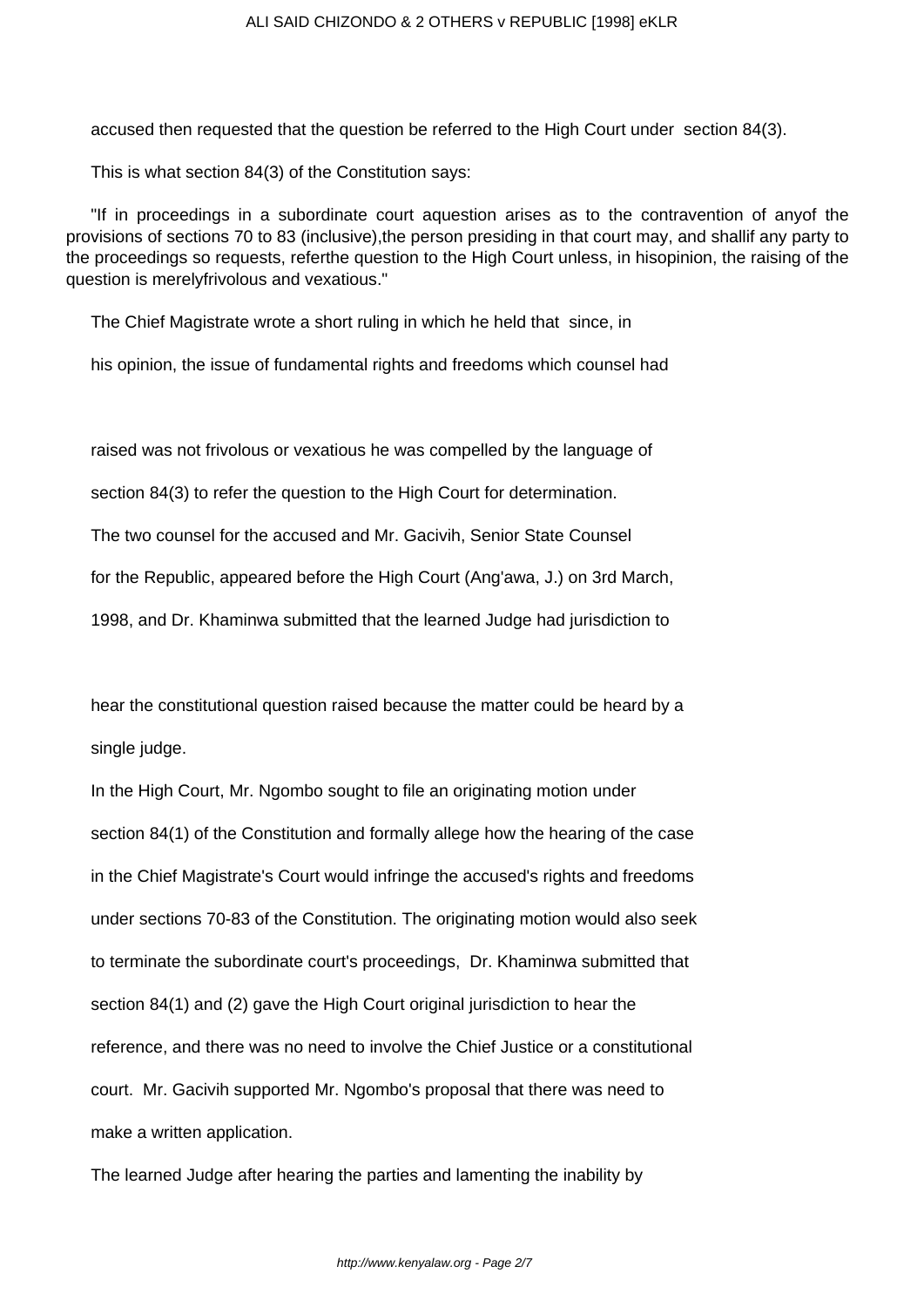successive Chief Justices to make rules of practice and procedure under section

84(6) of the Constitution held that this was a constitutional reference under

section 67(3) which required a three judge bench. She ordered that the file be

placed before the Hon. Chief Justice for directions as, to, inter alia, the

composition of the panel of judges to be appointed to hear the matter.

Did the accused have a right to be heard" Yes, they had a right because

the Constitution gave it to them.

Section 84(1) provides that -

"(1). Subject to subsection (6), if a person alleges thatany of the provisions of sections 70 to 83 (inclusive)

3

has been, is being or is likely to be contravened inrelation to (or, in the case of a person who is detained,if another person alleges a contravention in relationto the detained person), then, without prejudice toany other action with respect to the same matterwhich is lawfully available, that person (or thatother person) may apply to the High Court for redress.

(2). The High Court shall have original jurisdiction -

(a) to hear and determine an application made

by a person in persuance of subsection (1);

(b) to determine any question arising in the case. of a person which is referred to it in

pursuance of subsection (3), and may makesuch orders, issue such writs and give suchdirections as it may consider appropriate forthe purpose of enforcing or securing theenforcement of any of the provision's ofsections 70-83 (inclusive)."

The High Court exercises three types of constitutional jurisdiction namely:

(a) original jurisdiction, and

(b) two kinds of referral jurisdiction

The first type of referral jurisdiction is when the court is asked to interpret

the Constitution under section 67(1), which reads as follows: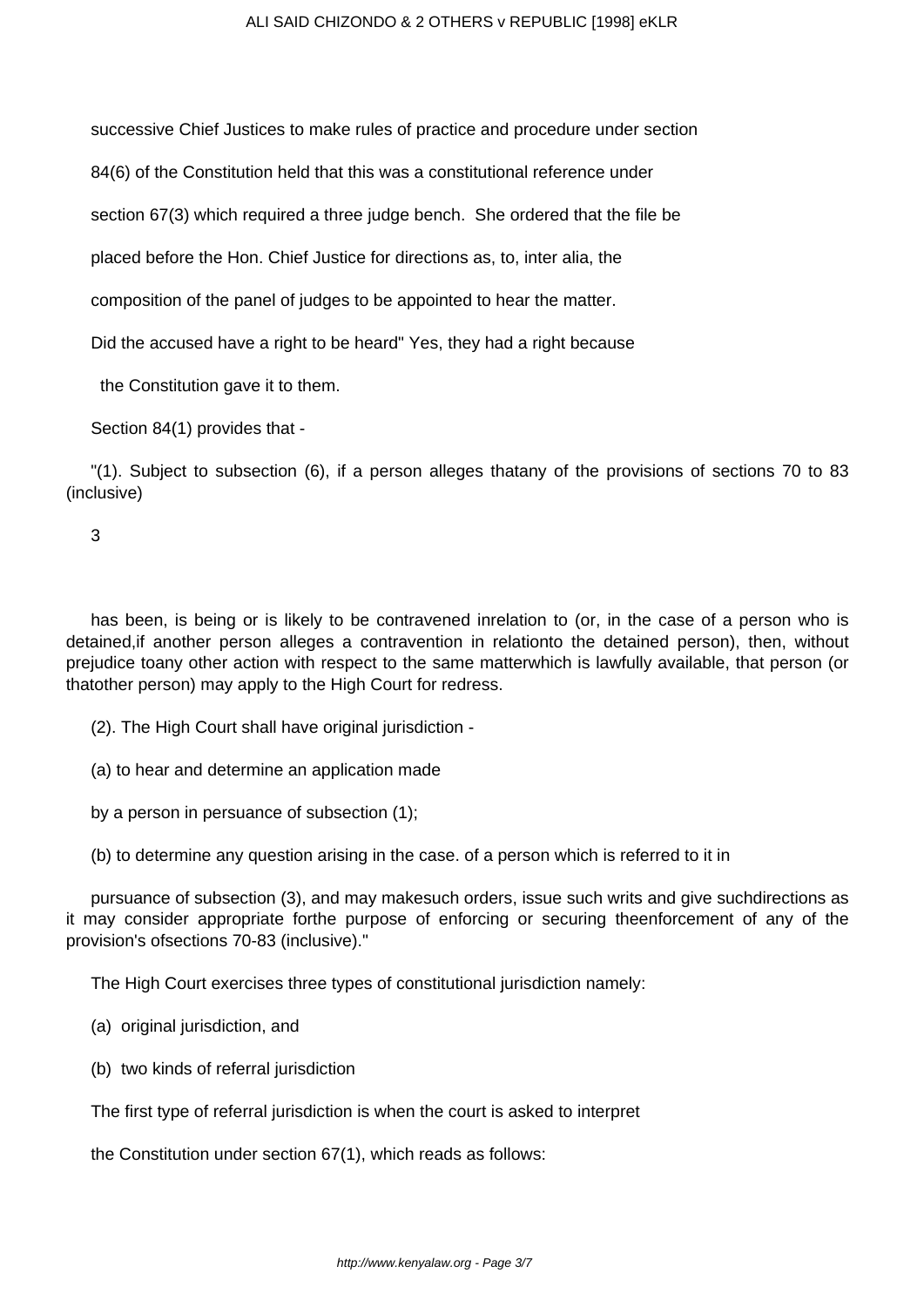"67(1) Where a question as to the interpretationof this Constitution arises in proceedings in asubordinate court and the court is of the opinionthat the question involves a substantial questionof law, the court may, and shall if a party to theproceedings so requests, refer the question to the

High Court."

The second type of referral jurisdiction is that conferred by section 84(3)aforesaid, and relates to enforcement of fundamental rights and freedoms where

contravention of those rights and freedoms set out in sections 70 to 83 (inclusive)is alleged in proceedings in a subordinate court.

Both Dr. Khaminwa and Deputy Public Prosecutor, Mr. Bwonwon'ga, (forthe Republic) who appeared before me, jointly submitted that the questionreferred to the High Court by the Chief Magistrate did not involve interpretationof the Constitution. It was an alleged contravention of the applicants'fundamental rights and freedoms. With respect, I agree with that suggestion.

The question is whether the fundamental rights and freedoms of theapplicants conferred under section 80 of the Constitution have been or will becontravened by their being charged and prosecuted for taking part in an unlawfulassembly contrary to section 79 of the Penal Code" Dr. Khaminwa says thatfundamental right will be infringed.

As I have said, Mr. Ngombo sought to agitate his client's right by filing an

riginating Motion. Had he not joined Dr. Khaminwa in requesting the

subordinate court to refer the question to the High Court he would have beenentitled to invoke his client's constitutional right arid freedom by any one of thefollowing ways, that is -

(a) a plaint,

(b) Order LIII of the Civil Procedure Rules, or

(c) originating motion.The procedure to be adopted would depend on the constitutional relief sought. In

the case of OLIVE CASY JUANDOO -V.- THE'! ATTORNEY-GENERAL OFGUYANA (1971) A.C. 972 the landowner owned an area of land in Guyanaupon which the Government proposed to construct a new road. She took theview that that action would be in contravention of her fundamental rights underarticle 8(1) of the Constitution of Guyana which prohibited the compulsoryacquisition of property except under the circumstances provided in that article.

By originating notice of motion, naming the Attorney-General as respondent, she

applied to the High Court under  $\frac{\text{article 19(1)}}{\text{for red}$  for redress. The High Courtdismissed the application without consideration of its merits on the ground thatan originating notice of motion was not the proper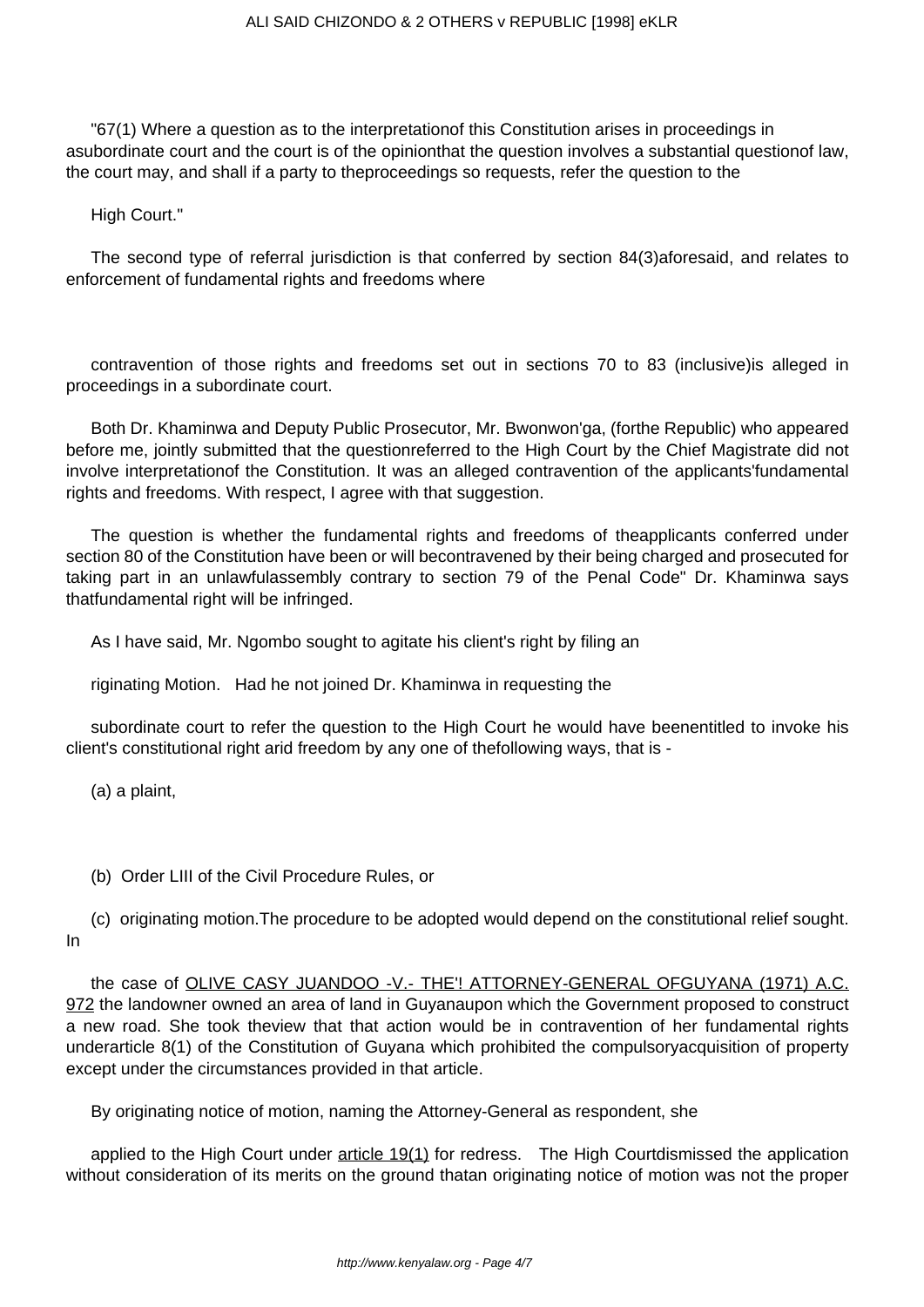procedure and that theapplication should have been made by writ of summons. The Court of Appealdismissed the landowner's appeal. On appeal to the Judicial Committee it washeld allowing the appeal, "that the right to apply to the High Court for redressconferred by article 19(1) (this article is, in all material respects, similar tosection 84(1) of the Constitution of Kenya) was expressed to be subject toparagraph (6) of that article and since neither the Parliament nor the rule-makingauthority of the Supreme Court had exercised their power under article 19(6) tomake provision with respect to practice and procedure the method wasqualified and the right wide enough to cover application by any form ofprocedure by which the High Court could be approached to invoke its power, and

an originating motion was one of the ways by which that could be done." (words

in brackets are mine) The relevant part of article 19(6) which is similar to section 84(6) of the Kenyan Constitution provided that -

"(6) Parliament may make provision with respect. to the practice and procedure - (a) of the High Court in relation to thejurisdiction and powers conferred upon it by or under this article...... "

The Kenyan provision says:

"84(6) The Chief Justice may make rules withrespect to the practice and procedure of theHigh Court in relation to the jurisdiction andpowers conferred on it by or under this section ..."

The position here is as was stated by Warrington, J. in In re MEISTER, LUCIUS

AND BRINING LTD [T914] 3l T.L.R. 28,29, viz:

 "where the Act" (sic. Constitution) "merelyprovides for an application and does not sayin what form that application is to be made,as

a matter of procedure it may be made in

any way in which the court can be approached."

A person who alleges that his or her rights guaranteed by any of the

provisions of sections 70 to 83 (inclusive) are contravened can apply to the High

Court for enforcement of those rights. The court exercises its original

jurisdiction in hearing and determining the application. The constitution has not

defined the quorum of judges who should hear such an application, and, there is

no reason to make anyone suggest that the composition should not be the normal

complement of a single judge. Both Dr. Khaminwa and Mr. Bwonwonga were of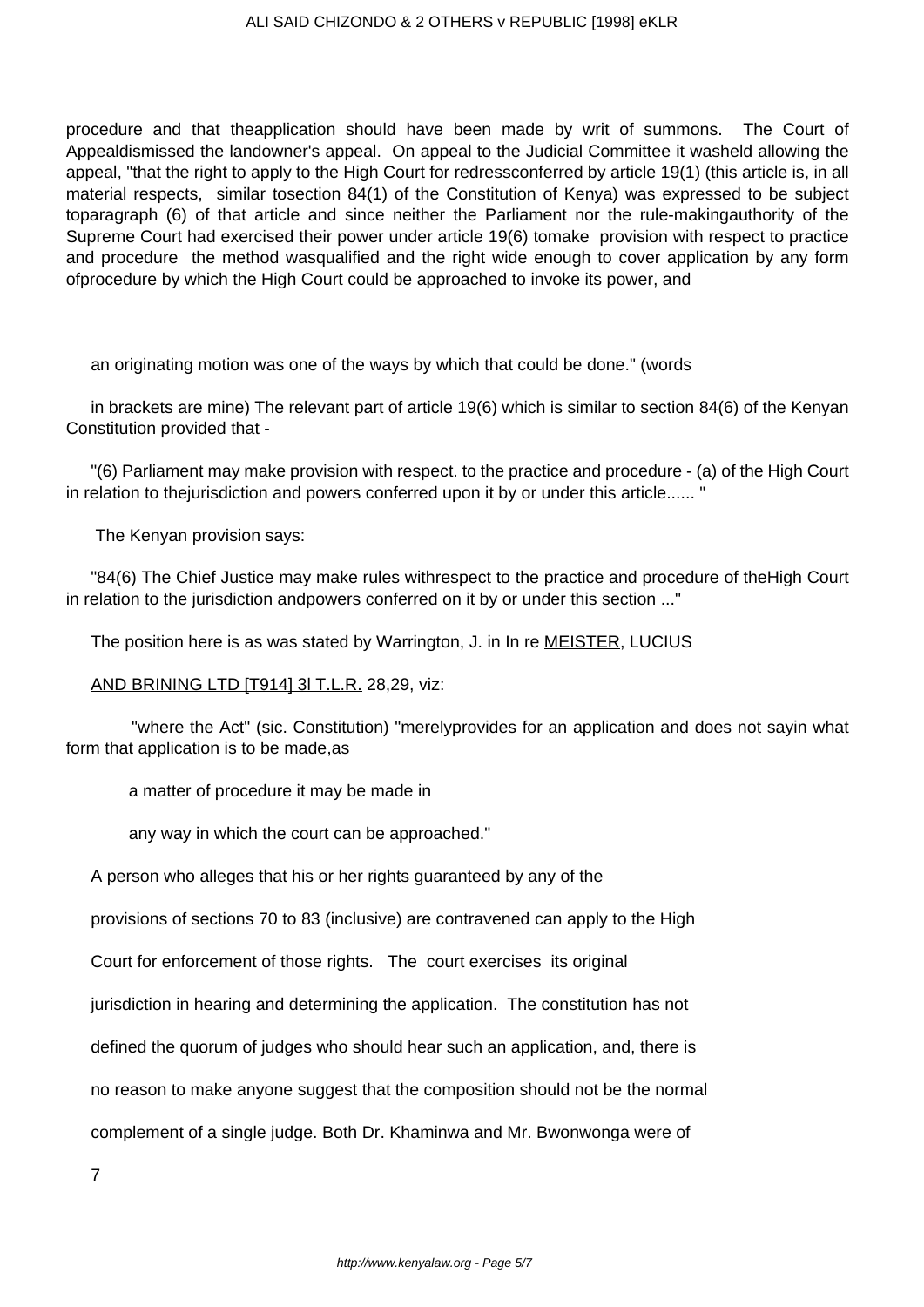the view that a single judge would do. The quorum of the High Court whenexercising its "Constitutional Jurisdiction" is a single judge. When exercising itsreferral jurisdiction under section 67 the legally mandated composition of the

High is at least three judges. If the High Court is exercising its referral

jurisdiction of enforcement of the fundamental rights and freedoms under section

i

84(3) the quorum is also one judge.

There is now an established practice in the High Court for the ChiefJustice to be asked to constitute a bench of three judges to hear and determineconstitutional questions both of interpretation and of enforcement in exercise ofthe court's original and referral jurisdiction. This practice has led to thedevelopment of the three judge bench acquiring the designation of a"Contitutional Court". Whereas it is legally mandatory for a three judge bench todeal with constitutional questions under section 67 there is no such requirementin respect of constitutional questions which arise under section 84(2) and 84(3).However, the development of a three judge bench must have some reasons likethe Chief Justices who empanel the bench of judges taking into account theseriousness of constitutional questions, and the respect for the conventionalwisdom that many heads are better than one. This ruling should, therefore, notbe treated as intended to discontinue the practice of three judge bench except incases involving questions of interpretation of the Constitution. Whether to have a

quorum of one or three judges in a constitutioial matter will depend on the

gravity of the questions raised by the individual case.

I have already said that anyone who wishes to invoke the court's

jurisdiction for protection of the fundamental rights and freedoms guaranteed

under sections 70 to 83 (inclusive) can do so by plaint, Order 53 of the Civil

Procedure Rules or originating motion. Elaborate procedures already exist

Consequently there was no basis for the learned Judge's complaint for lack of

rules of practice and procedure made under section 84(6). Any rules of practice

made are unlikely to add much, if anything, to the already existing forms.

I am satisfied that the referral jurisdiction in this case can competently be

exercised by a single judge. In the result, I direct that the question referred to the

High Court by the Chief Magistrate in the instant case be heard and determined